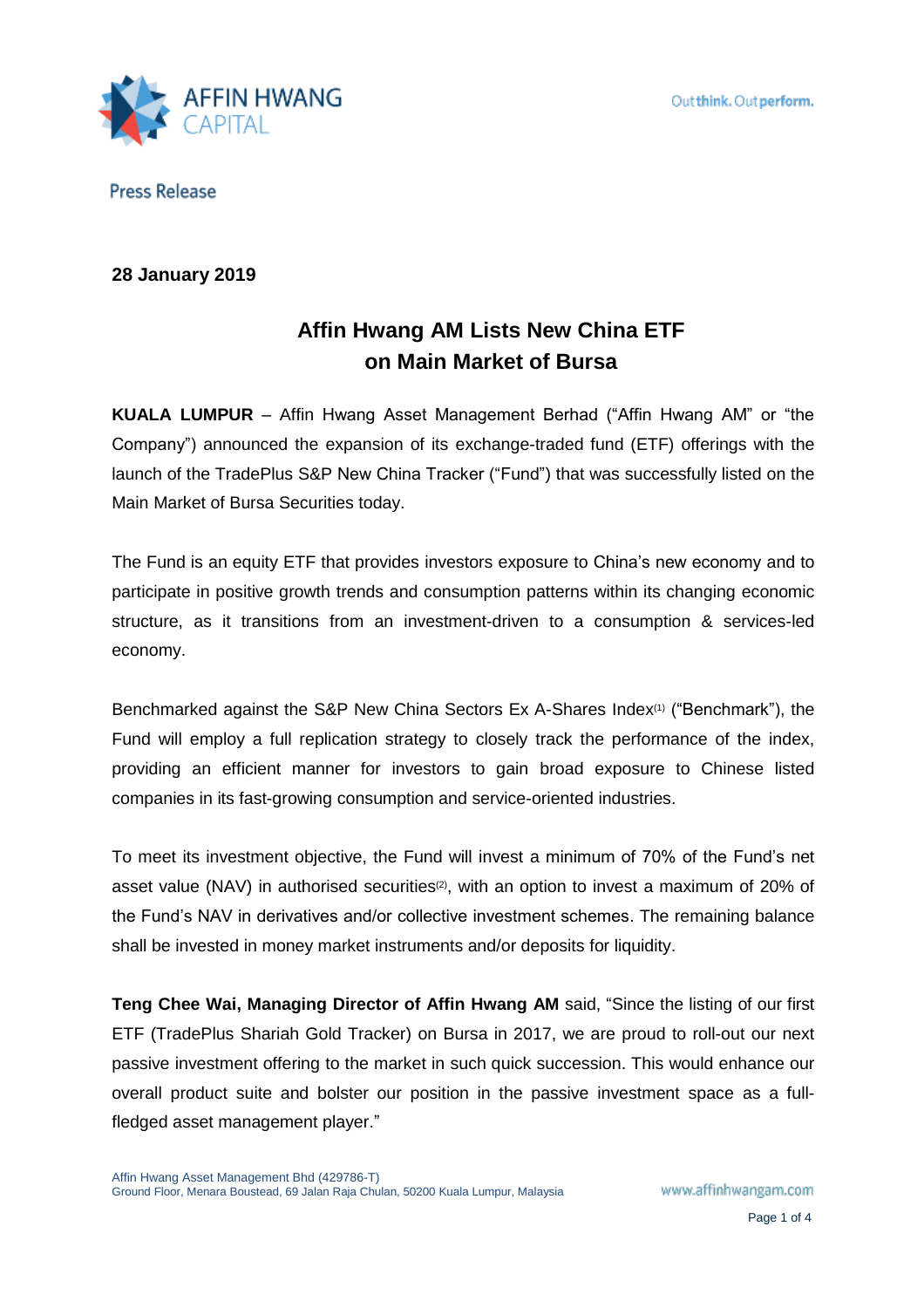

"Through this Fund, local investors will be able to participate in one of the biggest investment themes globally as we witness China's seismic shift from an investment-driven economy that was centred primarily on infrastructure & manufacturing to a more knowledge-driven economy that is focused on research & development (R&D) and innovation," Teng said.

On the **market outlook for China**, "We've seen some softness in Chinese data that shows its manufacturing sector experiencing some slowdown as a result of the trade conflict. Though, recent stimulus measures announced by Beijing to prop-up growth and cushion the impact from its ongoing trade spat with the US has provided some reprieve for markets and inject liquidity. However, with a larger pain threshold and a more resilient economy today, we don't see China reverting back to more aggressive stimulus measures to drive growth like its credit-fuelled binge in the past."

"Over the long-term, as China presses on with its economic restructuring and deleveraging exercise to rein-in credit risk, we see positive structural trends that would bode well for China. Its services and consumption sector now constitute more than 60% of contribution to GDP growth and is expected to increase exponentially with rising income levels and rapid urbanisation in the country. As China continues to harness these strengths, we see opportunities emerging from the New China and the various sectors riding on these positive consumption trends," Teng said.

Units of the Fund starts trading today on Bursa Securities under its stock short name CHINAETF-MYR for the MYR quoted units, and CHINAETF-USD for the USD quoted units, making the Fund the first Malaysian-listed ETF to be listed in dual currencies. Investors can buy and sell units throughout the trading day like any other publicly-traded shares, with a minimum board lot size of 100 Units. The Fund was launched at an initial issue price of HKD10.00 per unit.

- End of Press Release -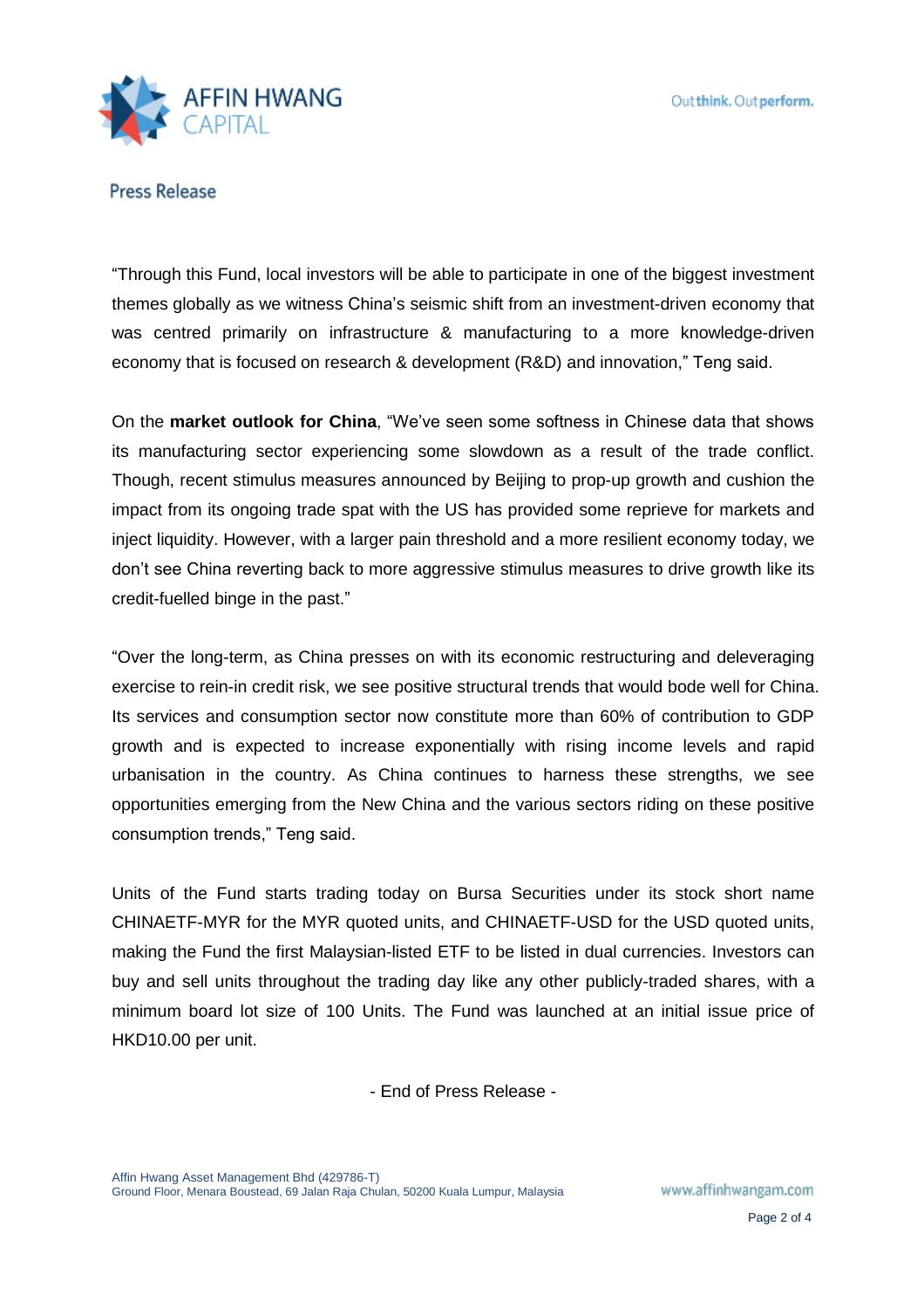

## **For media enquiries, please contact:**

Lee Sheung Un | sheungun.lee@affinhwangam.com | +6017 296 3781

### **References**

*1) The table below shows the top ten (10) constituents of the Benchmark and their respective weightings (%)*

| <b>No</b>      | <b>Company Name</b>                        | Weight<br>(%) |
|----------------|--------------------------------------------|---------------|
| 1              | AIA Group Ltd                              | 10.6          |
| 2              | <b>Tencent Holdings Ltd</b>                | 10.3          |
| 3              | Alibaba Group Holdings Ltd                 | 9.5           |
| 4              | China Mobile Ltd                           | 7.9           |
| 5              | Ping An Insurance Group Co of China<br>Ltd | 6.7           |
| 6              | Baidu Inc                                  | 6.6           |
| $\overline{7}$ | NetEase Inc                                | 2.6           |
| 8              | JD.com Inc                                 | 2.6           |
| 9              | <b>Galaxy Entertainment Group Ltd</b>      | 2.4           |
| 10             | China Life Insurance Co Ltd                | 2.4           |

*Source: S&P Dow Jones Indices as at 31 December 2018*

- *2) Authorised Securities can be defined as any of the following:*
	- *i) Index securities;*
	- *ii) Non-index securities which in the opinion of the Manager, has a high correlation (i.e. positive correlation coefficient of at least 0.7) to one or more of the Index Securities that it is substituting; and*
	- *iii) If the Manager is of the opinion there exists liquidity constraints with the index securities and/or non-index securities, one or more local foreign collective investment schemes which are likely to behave in a manner that is consistent with the investment objective of the Fund as determined by the Manager.*